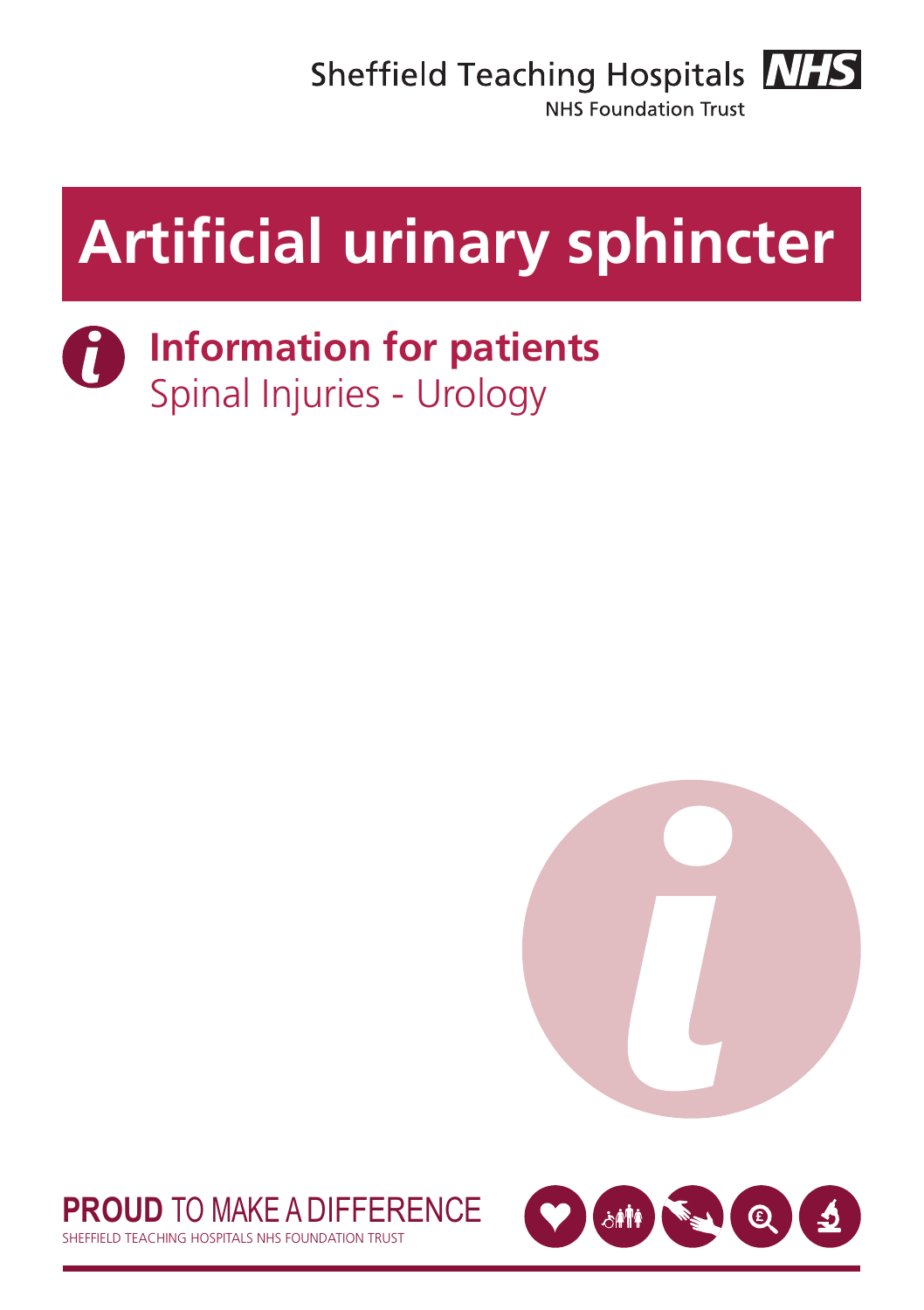#### **The Princess Royal Spinal Injuries and Neurorehabilitation Centre**

Osborn Building Northern General Hospital Herries Road Sheffield S5 7AU

Telephone: **0114 271 5624** Fax: **0114 226 9118**  Minicom: **0114 271 5896**

#### **About your consent**

We must seek your consent for any procedure beforehand. Staff will explain the risks, benefits and alternatives where relevant before they ask for your consent. If you are unsure about any aspect of the procedure proposed, please do not hesitate to ask for more information.

#### **What is an artificial urinary sphincter?**

The artificial urinary sphincter (AUS) is a surgically implanted device for controlling stress urinary incontinence. It has been used since 1972. You will have had a video-urodynamic (VUD) test performed before being offered an artificial sphincter (This test uses a combination of pressure sensing devices and X-rays to study the way your bladder behaves). This has helped us determine that an artificial sphincter is appropriate for you. It also helps us decide on the precise location: membranous or bulbar.

- A membranous sphincter requires an incision (cut) to be made on your abdomen, between your navel and pubic area.
- A bulbar sphincter requires an incision in your perineum (between your genitals and your anus), and another in your groin.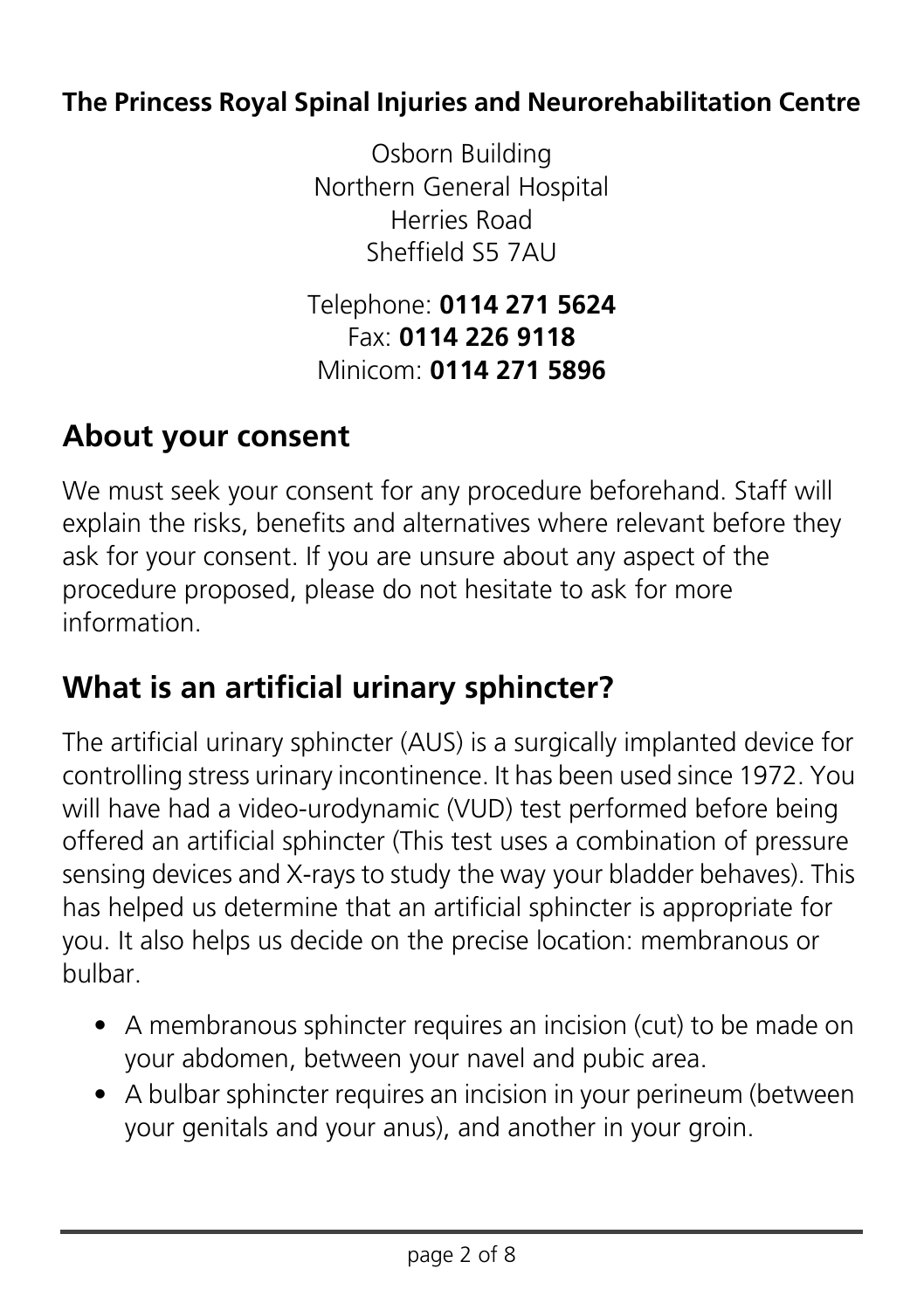## **Where and how is it fitted?**

The AUS is surgically implanted through incisions as described above. It is a small device which is placed inside your body and no parts are visible. The balloon is in the abdomen and the pump is placed in either the left or right scrotal sac (this sac contains your testicles) in males, or the labia in females. The cuff, which holds a small amount of fluid, is inflated and wraps around the urethra (the passage leading from the bladder to the external opening). It functions like a healthy sphincter in that it keeps the urethra closed until you want to urinate.

## **How does it work?**

The inflated cuff applies gentle pressure to the urethra. This helps to hold the urine in the bladder and as a result improves continence. The pump has a soft, curved end which can easily and gently be pressed to transfer the fluid from the cuff to the balloon. We will show you what it looks like before your operation.

When it is time to urinate (pass water) the pump is used to move the fluid from the cuff into the balloon, opening the cuff. The bladder can then be emptied by the method you normally use.

This device will not make you pass urine normally if you do not already do so: it only improves continence.

After a few minutes the fluid returns to the cuff, which closes it again, and the pump returns to its original shape.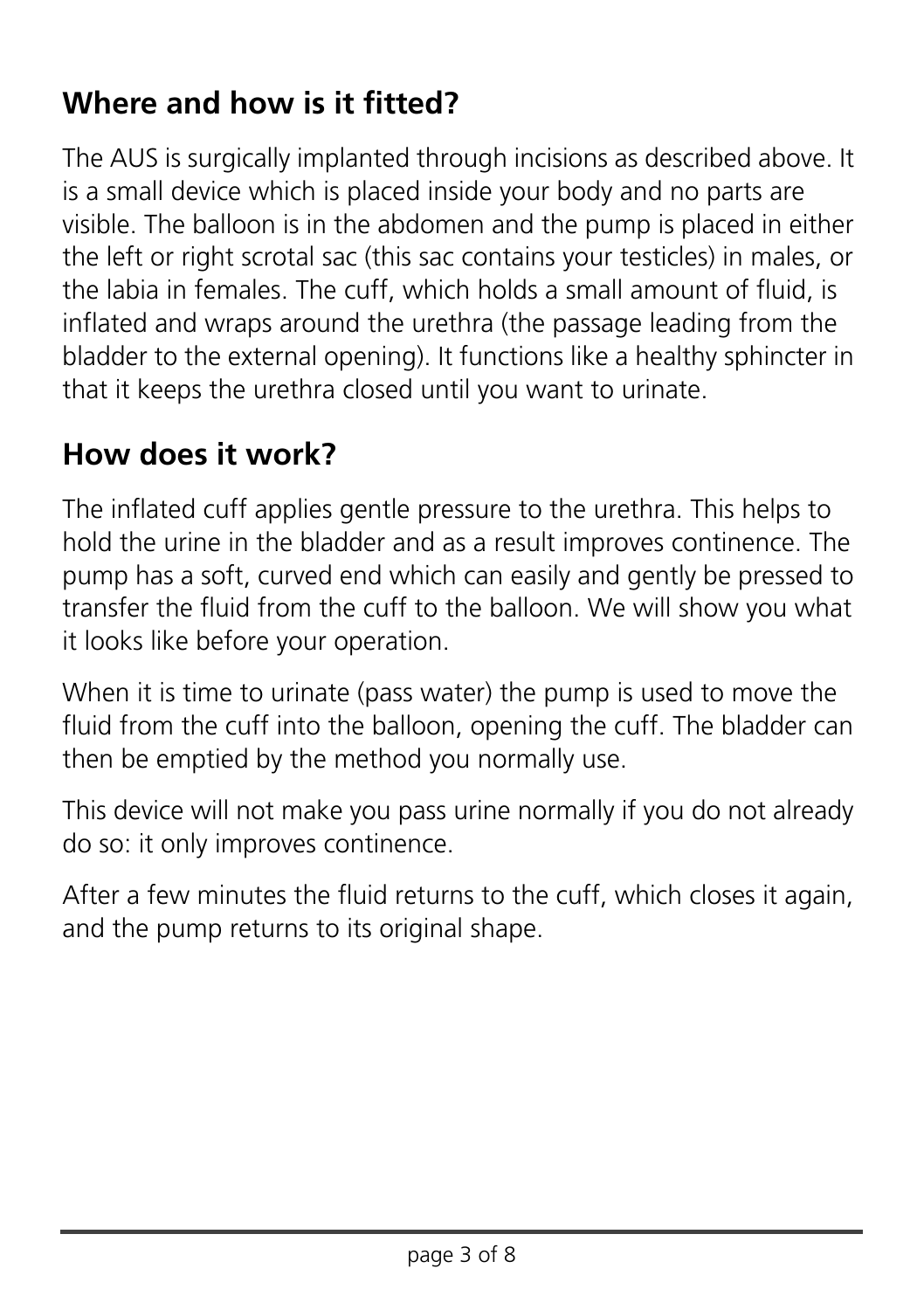- The bladder is full
- The cuff is inflated.
- The balloon is empty.

- Squeeze the pump in the scrotum.
- This deflates the cuff.
- The balloon fills up.
- You can now pass urine (you may have to use an intermittent catheter).

- After a few minutes, the cuff automatically starts to refill.
- The balloon empties.

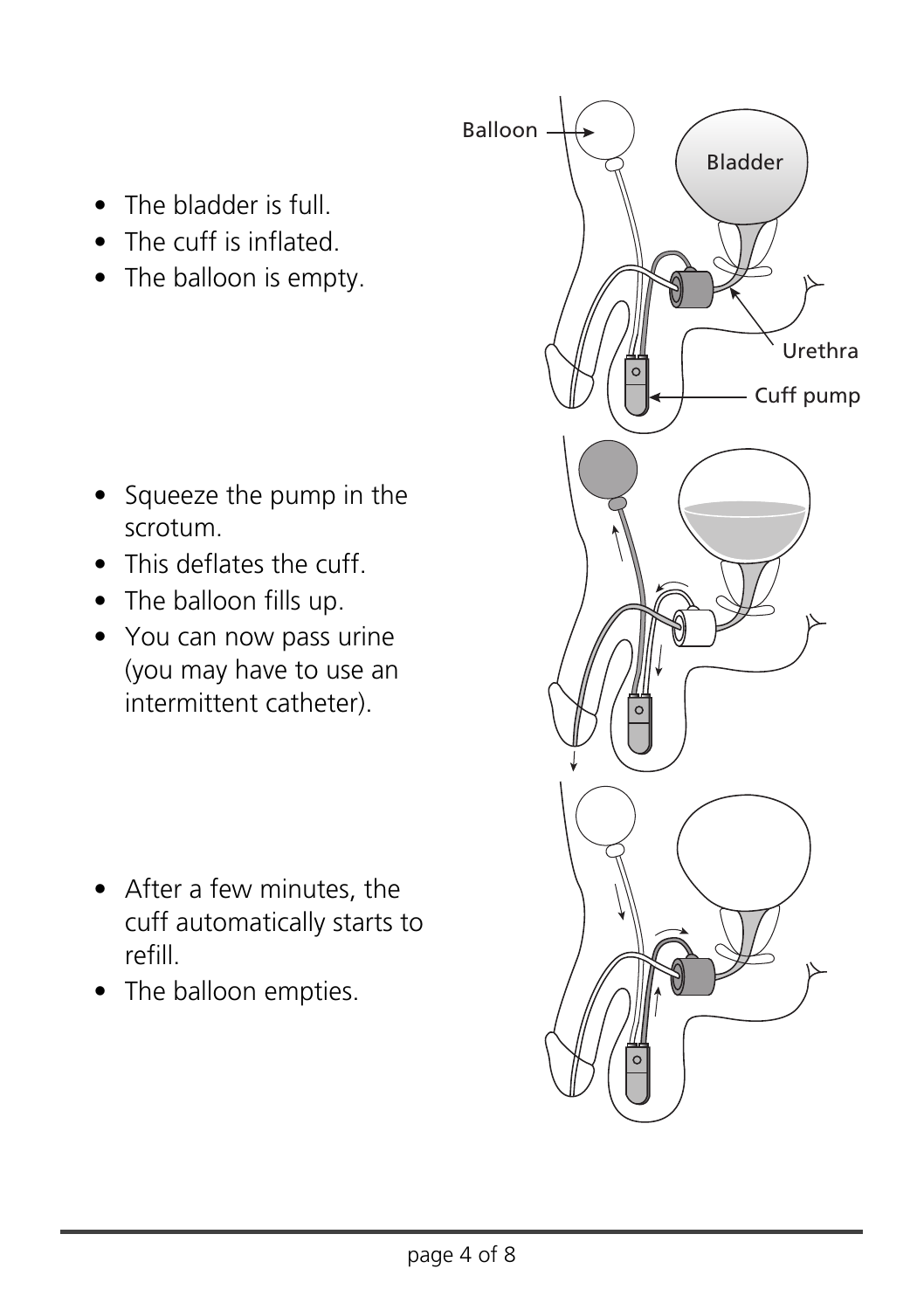## **What can I expect before my surgery?**

The urologist will ask you to have a counselling session with the urology nurse specialist. They will discuss the procedure in detail and clarify any issues or answer any questions you may have. It is always beneficial to bring someone along with you to this session.

About two to three weeks before the operation you will be asked to attend our clinic:

- A routine set of swabs will be taken
- A urine sample will be taken.
- A set of blood samples will be taken.
- You will have a pre-operative assessment performed by the spinal injuries pre-op team.
- Dependent on your age and heart condition, you may have an ECG performed.
- It is not usually necessary to see the anaesthetist before your admission for surgery. He/she will visit you during your admission.

#### **When can I expect to have my artificial sphincter activated?**

The sphincter cannot be activated (set to start working) until 6 weeks after surgery. This allows time for the swelling and bruising to settle and the incision to heal. An appointment will be made for you to see the nurse specialist to have the sphincter activated and you will have a further appointment in 3 months to see the urologist.

#### **Will urine still leak after the sphincter is activated?**

The urologist will discuss with you. You may not be 100 per cent dry and it is not unusual to wear a light pad in your underwear to protect against any occasional minor leakage which may occur.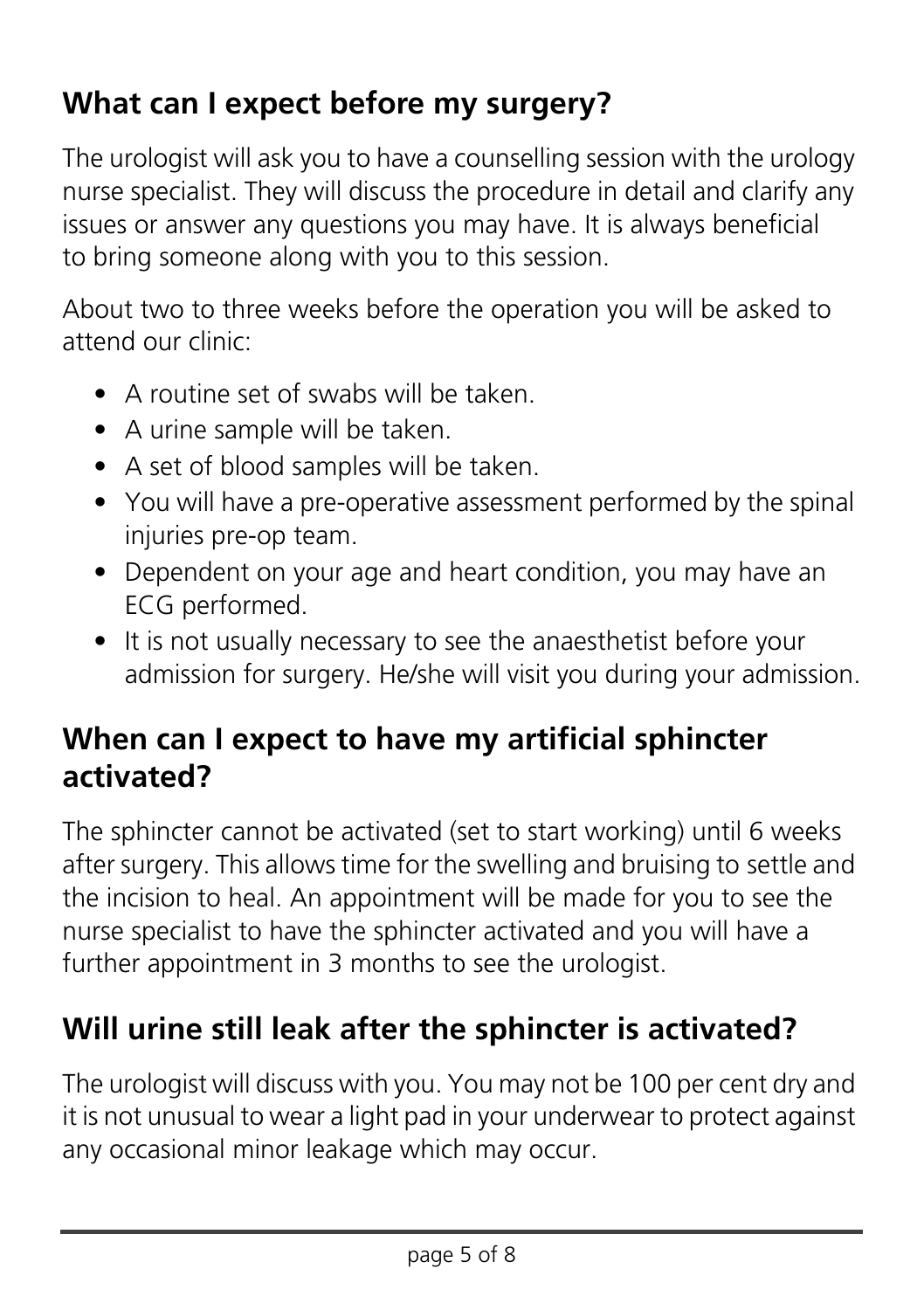## **When can I expect to be admitted?**

Once the urologist has placed your name on the waiting list, we will plan your surgery in accordance with your place on the list and when a suitable theatre session becomes available. We will contact you a few weeks before to confirm the date. You will be admitted the day before your surgery. The ward doctor will assess you and you may have an enema prescribed on the evening before your surgery. You may be required to have a pre-operative enema to ensure your bowels are empty in preparation for your surgery.

## **What can I expect after surgery?**

You will return to the ward with a catheter inserted through your urethra. The urethral catheter is generally removed the following day. If you have a suprapubic catheter the urologist / nurse specialist will provide you with specific advice. You may need to perform Intermittent catheterisation should you retain urine following removal of the indwelling catheter. The urology nurse specialist will advise you.

You may have an intravenous infusion (drip) to replace lost fluid. This will be removed as soon as you are drinking.

You may have a patient controlled analgesia (PCA) pump. Some pain after surgery is normal and you can usually be treated with oral medication.

You will have incisions as described, which will require a dry dressing. Your scrotum may be bruised and swollen. This is perfectly normal and will settle down within a week. We would encourage you to mobilise (sit out in your chair). It is a good idea to wear a scrotal support. The nursing staff will supply you with this.

You can expect to be discharged several days after your surgery.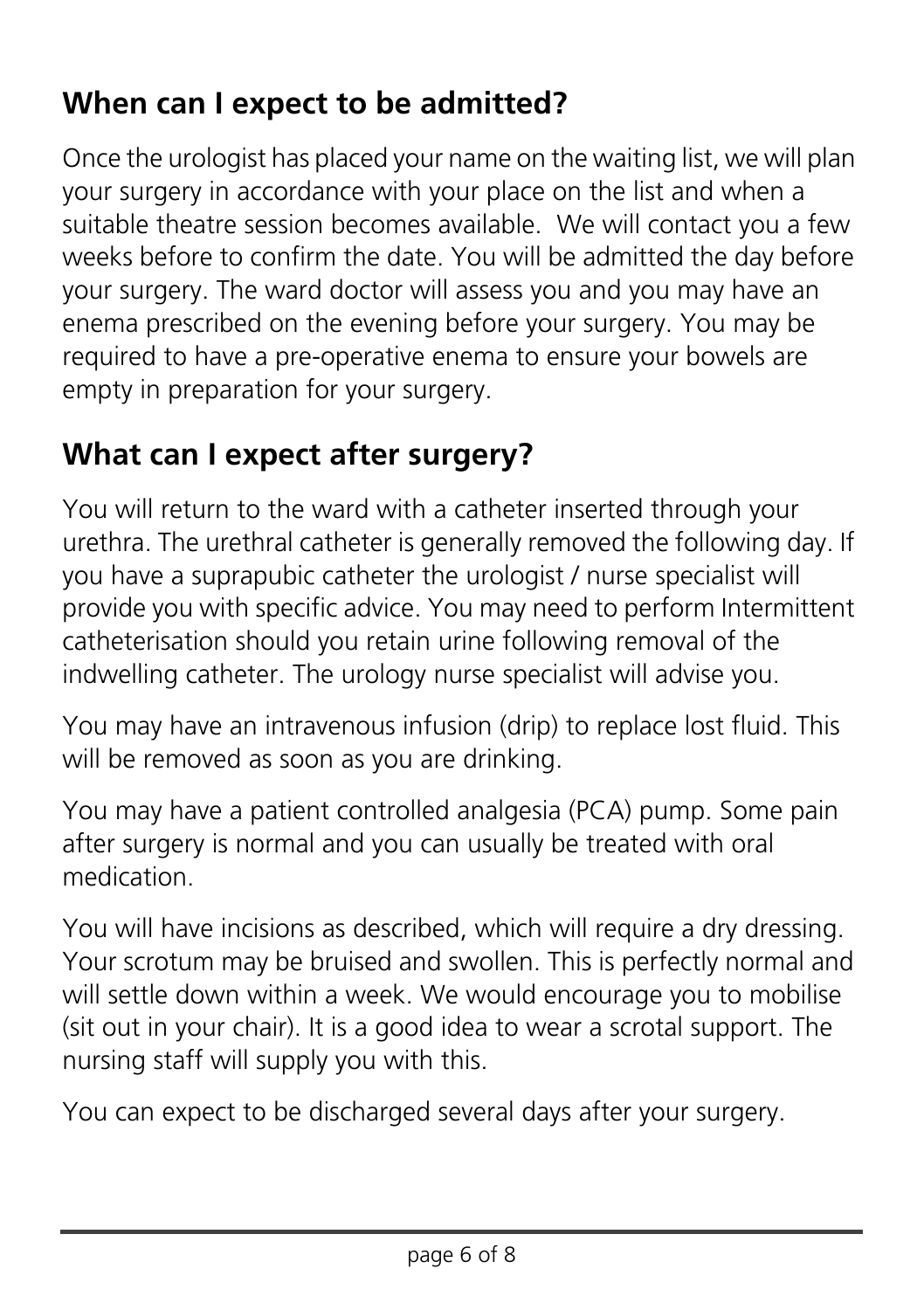#### **Do I need to carry a card stating that I have an artificial urinary sphincter?**

This is important and will be given to you at the hospital.

If you need to have an indwelling (permanent) catheter for any reason in the future, the sphincter will need to be deactivated by a suitably qualified doctor or nurse specialist who is familiar with this deactivation process. Deactivation drains the fluid from the cuff and keeps it empty. If it is not deactivated first, an indwelling catheter could ruin your artificial sphincter.

#### **How long can I expect the artificial sphincter to last?**

This is different with every patient. However, the average length of time before it needs to be replaced is approx. 10 years. If you notice a change in the way your sphincter works it is important that you contact the nurse specialist. Replacing the device requires a surgical procedure and you will need to be placed back on the urology waiting list for this to be planned and a date to be arranged.

#### **What problems cause the sphincter to need replacement?**

- The device can become infected. Significant infection can mean that the device has to be removed. This often happens following erosion of the urethra.
- The cuff can erode (wear through) the urethra. This commonly leads to infection.
- The device can stop working because the fluid has leaked out (the reservoir may have leaked or the tubing become disconnected).